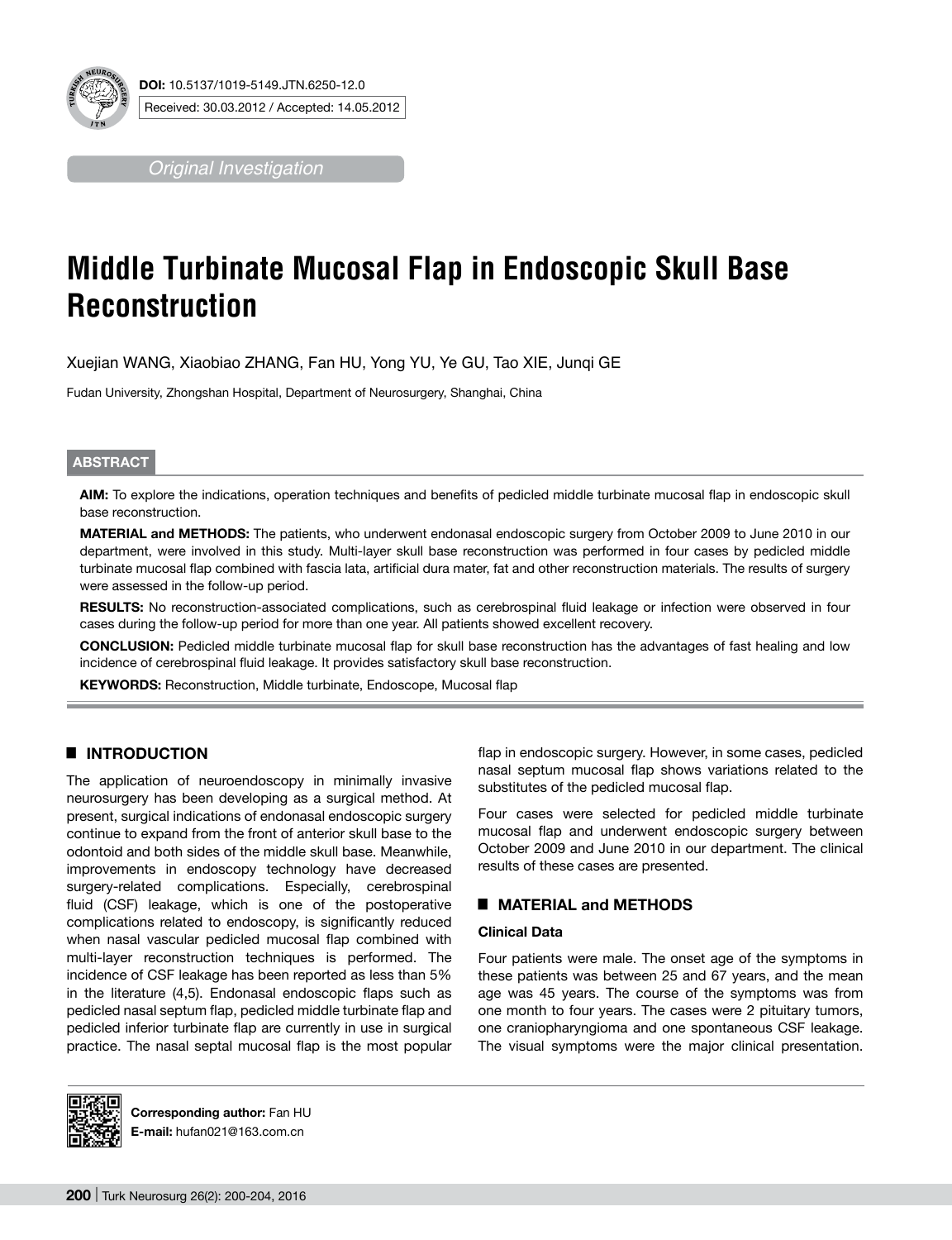Decreased visual acuity was observed in three cases, disturbances in pituitary functions in two cases, the loss of olfaction in one case, headache in one case, and repeated intermittent nasal water flow in one case.

#### **Preoperative Treatment**

Based on preoperative magnetic resonance imaging (MRI) and computed tomography angiography (CTA), the location and size of the tumor and the anatomical structures of the nasal cavity were determined. Then, the indication of middle turbinate mucosal flap was discussed by the surgical team. Once the surgical decision was made, the patient was taken to the operating room.

#### **Surgical Method**

*Nasal preparation*: Following general anesthesia and oral intubation, the patient was in the supine position with the head slightly rotated to the right and fixed by three-nail head frame. After the routine disinfection procedure, the nasal cavity was infiltrated with 1/100000 adrenaline and 0.5%

lidocaine for 5 minutes to expand the operating space and to reduce bleeding.

*Production of pedicled middle turbinate mucosal flap*: The head of the middle turbinate was incised with unipolar electrocoagulation along the long axis (Figure 1A); both sides of the middle turbinate mucosa were stripped to the root of the middle turbinate along the periosteum (Figure 1B); the bare turbinate bone was blocked to bite by a rongeur the nasal cavity and the side wall of nasal cavity (Figure 1C); the front edge of the middle turbinate was partly cut by scissors in order to attach to the cribriform plate (Figure 1D), and then the middle turbinate mucosa was formatted by two flap-like mucous membrane. One must be careful to not damage the cribriform plate during the operation as it may lead to iatrogenic CSF leakage. One must also pay special attention to protect the pedicle of the middle turbinate mucosal flap containing the middle turbinate branch of the sphenopalatine artery. In order to ensure the length and activity of the mucosal flap, the pedicle of the mucosal flap can be extended to the sphenopalatine foramen.



**Figure 1: A)** Straight incision of the middle turbinate along the long axis with monopolar cautery. **B)** Periosteal stripping of both sides of middle turbinate mucosa during the incision to the root of the middle turbinate. **C)** Block bite bare turbinate bone to the nasal cavity and skull base side wall by a rongeur. **D)** Cutting partially, by scissors, the front edge of the middle turbinate which is attached to the cribriform plate. **E)** Middle turbinate mucosal flap has been folded over the surgical wound at the end of surgery. **F)** Compression of the reconstruction by the 12th Fogarty balloon catheter under endoscope. (**NS:** nasal septum; **MT:** middle turbinate; **SI:** scissors; **P:** rongeur; **S:** suction tube; **MTF:** middle turbinate mucosal flap).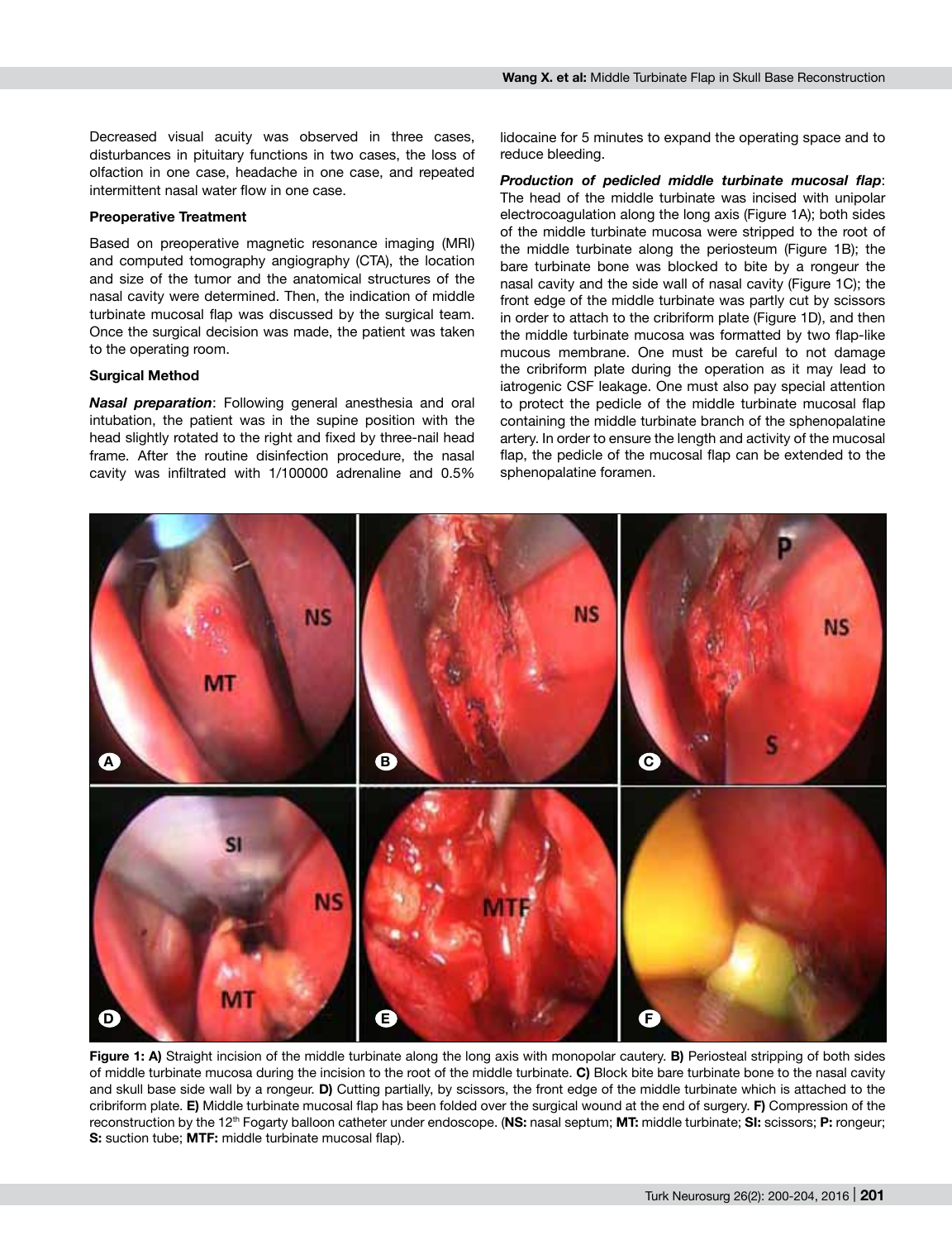**Multi-layer reconstruction of the skull base**: For spontaneous CSF leakage case, the dural opening can be observed during the surgery. If the leakage is less than 0.5 ml, the intradural cavity should be filled with autobody, and the mucous membrane should be scrapped around the CSF leak site to form a fresh wound. The middle turbinate mucosal flap can be covered and fixed by biological glue. Finally, the mucosal flap was supported by the package of iodine spinning.

Artificial dura material was first used for intradural reconstruction; fascia lata and fat were used for epidural reconstruction in cases that underwent expanded transsphenoidal surgery. Then, the dural defect was covered by a middle turbinate mucosal flap (Figure 1E) and fixed by biological glue. Finally, the mucosal flap was supported by the  $12<sup>th</sup>$  Fogarty balloon catheter that was injected 8-10 ml water under endoscopic view (Figure 1F).

#### **Postoperative Management**

A lumbar puncture was performed for the continuous drainage of CSF in cases with intraoperative or postoperative CSF. Drainage volume depended on the patient, usually 100-200 ml. per day. The drainage was generally maintained for 4-6 days, but this time may be extended when the CSF leakage continues or intracranial infection occurs. One week later, the nasal packing material was removed. Stool softening drugs should be administered if needed to keep the stool soft in these patients. In addition, these patients should avoid force or carrying heavy objects and coughing in the early postoperative period. All these conditions may increase the intracranial pressure leading to CSF leakage. Patients are followed-up regularly by examination after discharge, and the nose should be kept clean.

# █ **RESULTS**

Successful reconstruction was observed and CSF leakage, intracranial infection, pneumothorax or other complications were not detected in any patient. During the follow-up period of 1.25-2 years, the nasal mucosa revealed excellent growth in all cases without any complication.

# █ **DISCUSSION**

Endonasal endoscopic technique in neurosurgery has developed rapidly and has now become an important part of minimally invasive neurosurgery. Thanks to the development of this technology, the incidence of surgery-related complications, such as CSF leakage and pneumocephalus, has significantly reduced. Carrabba et al. reported that the incidence of CSF leakage was 24% and tension pneumocephalus 6% after the extension of the endonasal transsphenoidal approach (1). Due to the improvement of reconstruction materials and reconstruction techniques, and especially pedicled autologous mucosal flaps to reconstruct the nasal cavity, the incidence of CSF leakage has reduced to less than 5% (4,7,15). Several kinds of nasal pedicled mucosal flaps including the nasal septum, middle turbinate and inferior turbinate mucosal flap have been applied. Among these, the pedicled nasal septum mucosal flap is the most popular, followed by the middle turbinate mucosal flap (6,9).

The reasons of the use of a middle turbinate mucosal flap for the reconstruction of the skull base are as follows:

- 1) The location and extension of the surgical defect was evaluated and these were considered for reconstruction by middle turbinate mucosal flap.
- 2) In spontaneous CSF leakage case, the dural tear was in the sphenoethmoidal recess, which was close to the middle turbinate. Therefore, this flap was chosen for the reconstruction.
- 3) The middle turbinate mucosal flap was used as a supplementary to postoperative skull base reconstruction. The blood supply of the middle turbinate mucosal flap is located in the lateral wall of nasal cavity and is the branch of the lateral nasal artery, which should be protected during the surgery. This makes pedicled mucosal flap effective for reconstruction after surgery. However, the blood supply of the nasal septal mucosal flap is located in the channel of endoscopic surgery, and the mucosal flap cannot be protected and used if it is not prepared at the beginning of the surgery.
- 4) The pedicled middle turbinate mucosal flap is a good alternative when the nasal septum mucosa is damaged due to disease and other reasons.
- 5) Skilled endoscopic operative technique is required for the use of middle turbinate mucosal flap for the reconstruction. The surgeons in this study have the experience of more than 300 cases of endoscopic nasal surgery, and are familiar with the production of middle turbinate mucosal flap. The preparation of the middle turbinate mucosal flap is more difficult than a nasal septal mucosal flap. Especially, for the physician who is not familiar, the middle turbinate mucosal flap should not be chosen for reconstruction.

Although the use of a middle turbinate flap for the reconstruction has already been mentioned in the literature (8,14), the pedicled middle turbinate mucosal flap is raised from a cadaver model by Prevedello et al. (11). Until 2011, Simal et al. have reported the satisfactory reconstruction with pedicled middle turbinate mucosal flap in a series of 10 cases that underwent the endonasal endoscopic approach (12). We do not advocate the pedicled middle turbinate mucosal flap as the first choice in surgery. First of all, the middle turbinate mucosal flap is relatively small. Prevedello et al. (11) and Simal et al. (12) confirmed that the effective area of the pedicled middle turbinate mucosal flap is 5-6 square centimeters. This is a very limited area and there is a need to fully assess and design in the preoperative period. At the same time, its operative requirements are relatively high. Based on our experience and reports in the literature, the nasal septum mucosa flap is relatively large, which can be enlarged up to 15 square centimeters for reconstructing the skull base defects in endonasal endoscopic surgery (4,5). Second, the middle turbinate is attached to the side wall of the nasal cavity and improper operation may lead to iatrogenic CSF leakage and other complications. Third, the function of the middle turbinate is not clear. The middle turbinate can be moist, and has heating and antibody secretion functions. Nyquist et al. pointed out that although the middle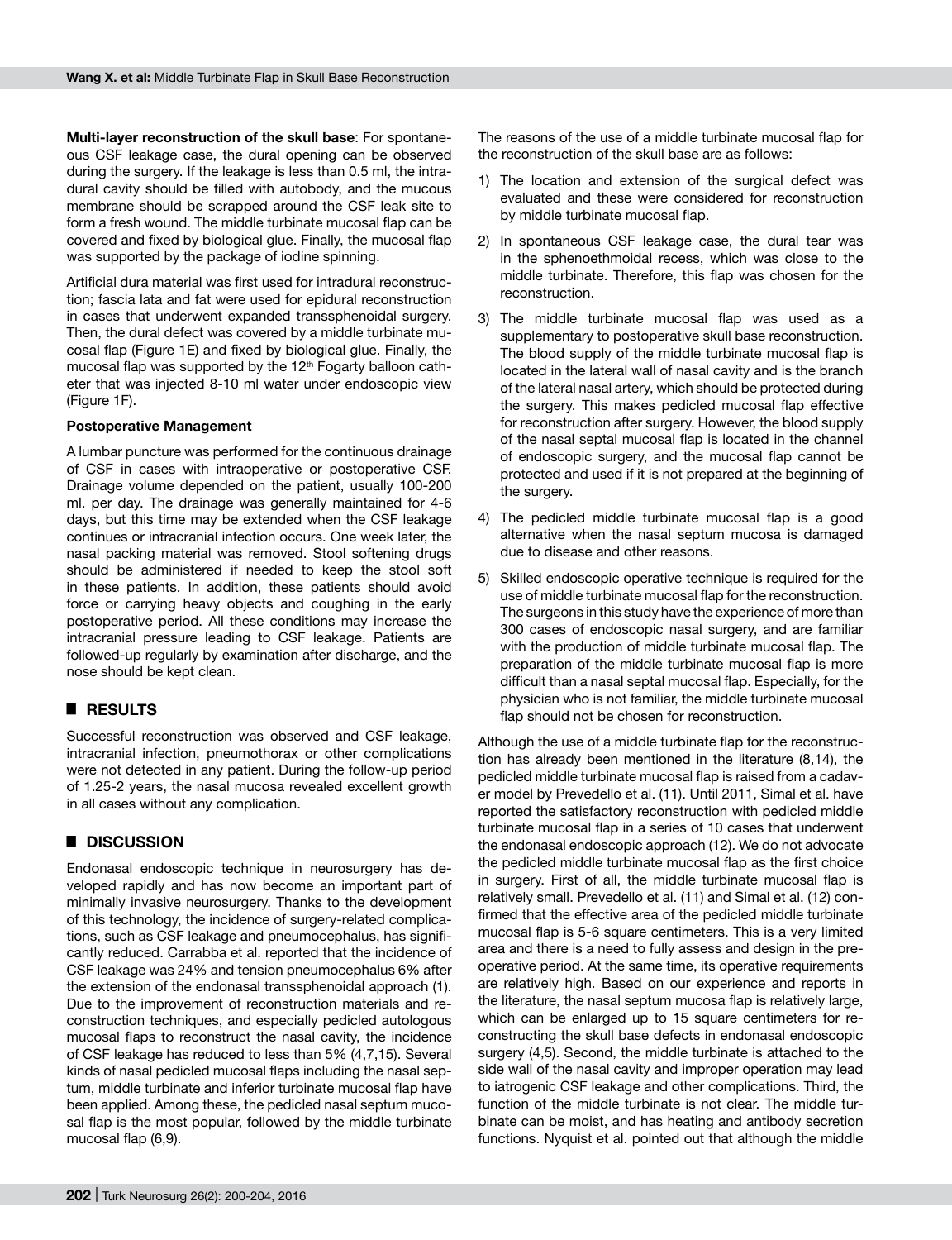turbinate function is still controversial, it should be kept intact during the surgery (10). In the process of producing a middle turbinate mucosal flap, its bone should be fully removed. Its anatomical structure cannot be restored after surgery and its functions are lost. In order to increase the operative space, the part of the middle turbinate should be resected during the production of nasal septal mucosal flap. In addition, in the postoperative period, the residual middle turbinate can still play a partial role in the healing of the mucous membranes of the nasal septum that can fully recover within the 2-3 months after the surgery.

The treatment by pedicled middle turbinate mucosal flap is usually combined with multi-layer reconstruction techniques. According to the literature and previous mucosal flap experience, we believed that even if the mucosal flap is successful, it still needs multi-layer reconstruction techniques. The mucosal flap is able to accelerate wound healing, and restore anatomical structures. However, multi-layer reconstruction is needed to obtain the support and fixation for reducing the influence of other factors, such as CSF soaking (2,3,4,13). In our study, the pedicled middle turbinate mucosal flap was reconstructed with multi-layer reconstruction techniques, and postoperative follow-up examination was made for healing of mucous membranes in the surgical area. The anatomy and histology of the surgical site was also assessed in the follow-up examination in order to check the reconstruction of skull base.

Theoretically, the surgeon can choose any side of the middle turbinate in the production of mucosal flap. However, in practice, some factors such as hypertrophy, inflammation or deformity of the middle turbinate should be considered in the selection of mucosal flap. In our cases, we mostly choose the right side middle turbinate. However, in the spontaneous CSF leakage case, we chose the left side because the dural tear was in the left side.

There are some points that should be paid attention in the production and application of the mucosal flap process:

- 1. Nasal surgery needs to be done carefully and meticulously in order to reduce mucosal damage.
- 2. The incision of the mucosa must go in a straight line, and the edge of the wound should be neat.
- 3. The mucosal flap should not be damaged and the blood supply should be preserved during the procedure. Less burr application is required around the mucosal flap because burring may damage the mucosal flap
- 4. The periosteum of the mucosal flap must face the bone surface of the defect during the reconstruction process. The flattening and less folding of the mucosal flap are required in order to facilitate mucosal growth.
- 5. Balloon support plays an important role in ensuring the correct place of the mucosal flap and preventing the removal of the mucosal flap.

6. The placement of the balloon should be performed under the endoscope. This can ensure that the mucosal flap is in the right place and prevent the balloon mucosa oppression on the blood supply.

# █ **CONCLUSION**

The pedicled middle turbinate mucosal flap to reconstruct skull base defects after transsphenoidal endoscopic surgery has multiple advantages such as fast healing and lower incidence of postoperative CSF leakage. At the same time, it enables excellent histological repair without rejection. Therefore, it is one of the important techniques for endoscopic endonasal reconstruction.

# █ **REFERENCES**

- 1. Carrabba G, Dehdashti AR, Gentili F: Surgery for clival lesions: Open resection versus the expanded endoscopic endonasal approach. Neurosurg Focus 25(6):E7, 2008
- 2. Cavallo LM, Messina A, Esposito F, de Divitiis O, Dal Fabbro M, de Divitiis E, Cappabianca P: Skull base reconstruction in the extended endoscopic transsphenoidal approach for suprasellar lesions. J Neurosurg 107(4): 713-720, 2007
- 3. El-Banhawy OA, Halaka AN, Altuwaijri MA, Ayad H, El-Sharnoby MM: Long-term outcome of endonasal endoscopic skull base reconstruction with nasal turbinate graft. Skull Base 18(5):297- 308, 2008
- 4. Hadad G, Bassagasteguy L, Carrau RL, Mataza JC, Kassam A, Snyderman CH, Mintz A: A novel reconstructive technique after endoscopic expanded endonasal approaches: Vascular pedicle nasoseptal flap. Laryngoscope 116(10):1882-1886, 2006
- 5. Kassam A, Carrau RL, Snyderman CH, Gardner P, Mintz A: Evolution of reconstructive techniques following endoscopic expanded endonasal approaches. Neurosurg Focus 19(1):E8, 2005
- 6. Locatelli D, Rampa F, Acchiardi I, Bignami M, De Bernardi F, Castelnuovo P: Endoscopic endonasal approaches for repair of cerebrospinal fluid leaks: Nine-year experience. Neurosurgery 58(4) Suppl 2:ONS-246-256, 2006
- 7. Luginbuhl AJ, Campbell PG, Evans J, Rosen M: Endoscopic repair of high-flow cranial base defects using a bilayer button. Laryngoscope 120(5):876-880, 2010
- 8. Marks SC: Middle turbinate graft for repair of cerebral spinal fluid leaks. Am J Rhinol 12(6):417-419, 1998
- 9. Neligan PC, Mulholland S, Irish J, Gullane PJ, Boyd JB, Gentili F, Brown D, Freeman J: Flap selection in cranial base reconstruction. Plast Reconstr Surg 98(7):1159-1166, 1996
- 10. Nyquist GG, Anand VK, Brown S, Singh A, Tabaee A, Schwartz TH: Middle turbinate preservation in endoscopic transsphenoidal surgery of the anterior skull base. Skull Base 20(5): 343-347, 2010
- 11. Prevedello DM, Barges-Coll J, Fernandez-Miranda JC, Morera V, Jacobson D, Madhok R, dos Santos MC, Zanation A, Snyderman CH, Gardner P, Kassam AB, Carrau R: Middle turbinate flap for skull base reconstruction: Cadaveric feasibility study. Laryngoscope 119(11):2094-2098, 2009